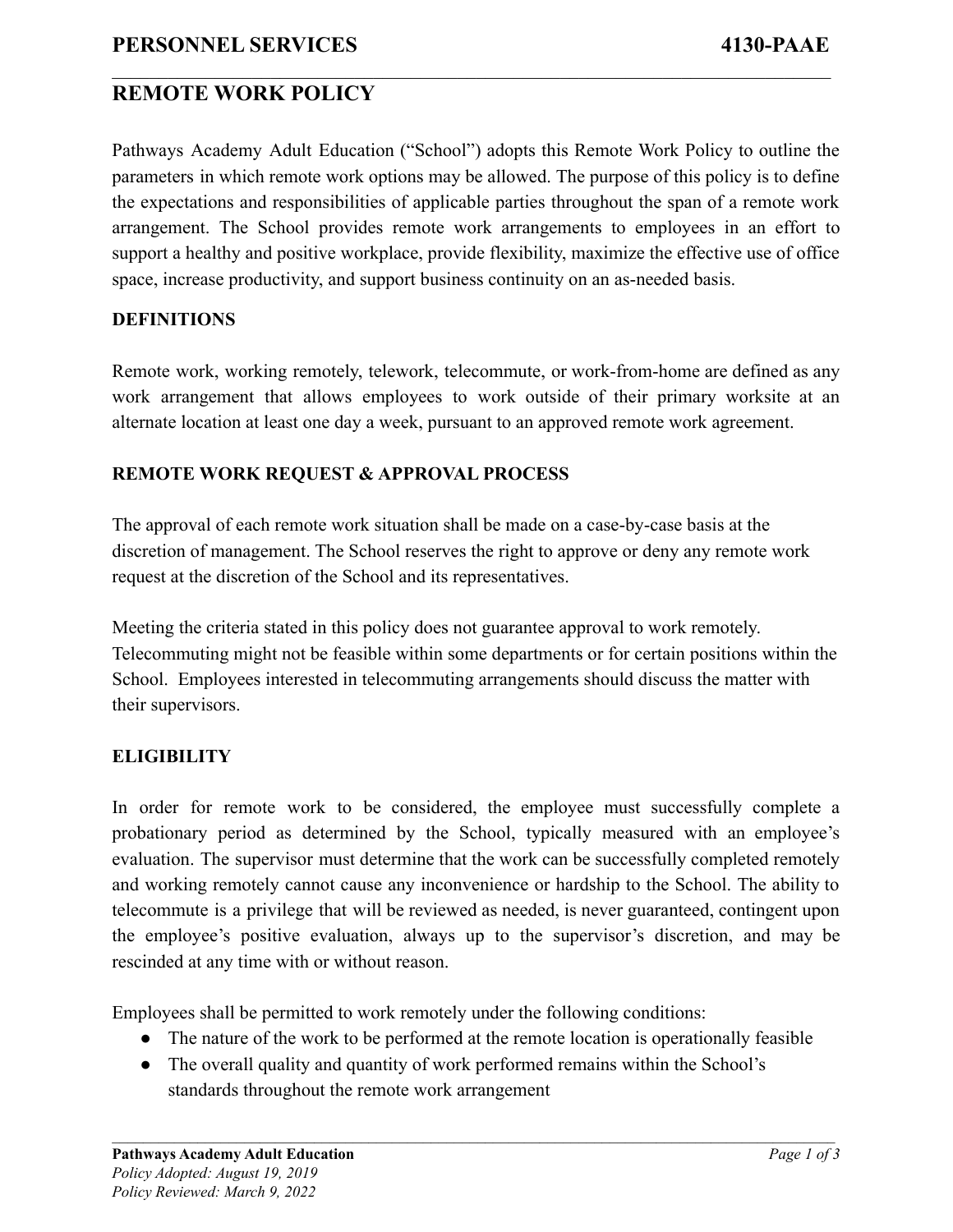# **REMOTE WORK POLICY**

• The employee acknowledges that the remote work arrangement may be terminated at any time at the discretion of the School

 $\mathcal{L}_\mathcal{L} = \{ \mathcal{L}_\mathcal{L} = \{ \mathcal{L}_\mathcal{L} = \{ \mathcal{L}_\mathcal{L} = \{ \mathcal{L}_\mathcal{L} = \{ \mathcal{L}_\mathcal{L} = \{ \mathcal{L}_\mathcal{L} = \{ \mathcal{L}_\mathcal{L} = \{ \mathcal{L}_\mathcal{L} = \{ \mathcal{L}_\mathcal{L} = \{ \mathcal{L}_\mathcal{L} = \{ \mathcal{L}_\mathcal{L} = \{ \mathcal{L}_\mathcal{L} = \{ \mathcal{L}_\mathcal{L} = \{ \mathcal{L}_\mathcal{$ 

- The employee agrees to adhere to all existing and future policies provided by the School throughout the duration of their remote work arrangement, including safety expectations and timekeeping expectations, and meal and rest breaks if applicable
- The employee acknowledges that failure to follow the School's existing and future policies, rules, and procedures may result in termination of the remote work arrangement and/or disciplinary action

A complete list of expectations and eligibility criteria will be provided to the employee by the human resources department. Under unique circumstances (pandemics, inclement weather, etc) exceptions to these eligibility requirements may be made at the discretion of the supervisor.

If both the position and employee have been approved by the school director and supervisor, the employee will draft a written plan for the supervisor's consideration.

### **EQUIPMENT**

On a case-by-case basis, the School will determine and approve, with information supplied by the employee and the supervisor, the appropriate equipment needs for each remote work arrangement. The human resources and information system departments will serve as resources in this matter. Equipment supplied by the School will be maintained by the School. Equipment supplied by the employee, if deemed appropriate by the School, will be maintained by the employee. The School accepts no responsibility for damage or repairs to employee-owned equipment. The School reserves the right to make determinations as to appropriate equipment, subject to change at any time. Equipment supplied by the School is to be used for business purposes only. The telecommuter must sign an inventory of all School property received and agree to take appropriate action to protect the items from damage or theft. Upon termination of employment, all School property will be returned, unless other arrangements have been made.

The School does not provide telecommuting employees with equipment or office furnishings for their home offices. Employees are responsible for equipping and maintaining their home offices so that they can accomplish their work in an efficient and expeditious manner.

The School will supply the employee with appropriate office supplies (pens, paper, etc.) as deemed necessary and reimburse the employee for business-related expenses that are reasonably incurred in carrying out the employee's job. Whenever practical, the employee should make